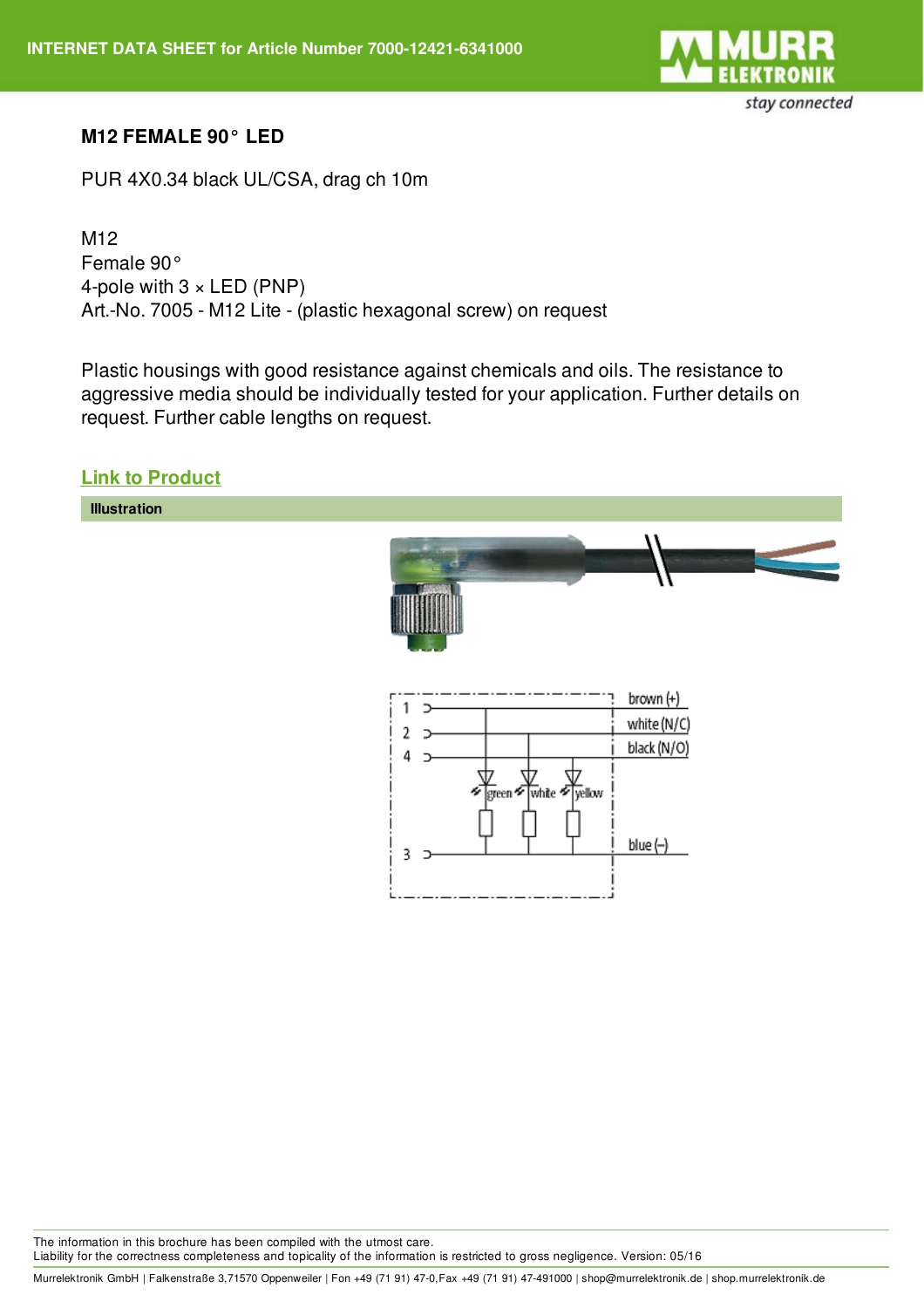

stay connected

# Female





Product may differ from Image

#### **Approvals**



## \* only for products with UL/CSA approvaled cable

| <b>Form</b>                 |                                 |
|-----------------------------|---------------------------------|
| Form                        | 12421                           |
| <b>Cables</b>               |                                 |
| Cable number                | 634                             |
| No./diameter of wires       | $4 \times 0.34$ mm <sup>2</sup> |
| Wire isolation              | PP (br, wh, bl, bk)             |
| C-track properties          | 5 Mio.                          |
| Torsion                     | 2 Mio. $\pm$ 180 $^{\circ}/m$   |
| Jacket Color                | black                           |
| Shore hardness outer jacket | $90 \pm 5A$                     |

The information in this brochure has been compiled with the utmost care.

Liability for the correctness completeness and topicality of the information is restricted to gross negligence. Version: 05/16

Murrelektronik GmbH | Falkenstraße 3,71570 Oppenweiler | Fon +49 (71 91) 47-0,Fax +49 (71 91) 47-491000 | shop@murrelektronik.de | shop.murrelektronik.de